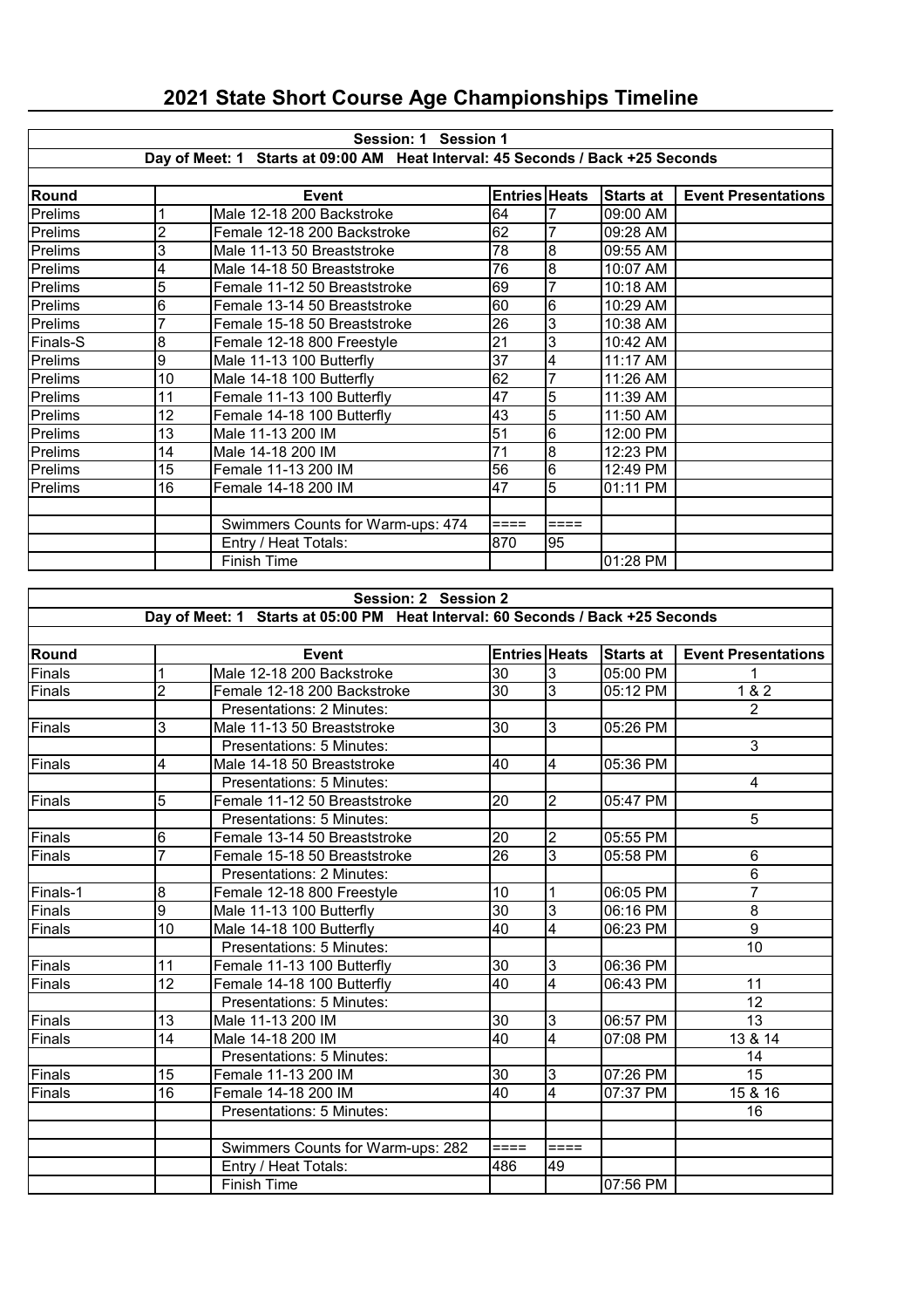|                                                                                |    | Session: 3 Session 3              |                      |      |                  |                            |  |  |  |
|--------------------------------------------------------------------------------|----|-----------------------------------|----------------------|------|------------------|----------------------------|--|--|--|
| Day of Meet: 2 Starts at 09:00 AM Heat Interval: 45 Seconds / Back +25 Seconds |    |                                   |                      |      |                  |                            |  |  |  |
|                                                                                |    |                                   |                      |      |                  |                            |  |  |  |
| Round                                                                          |    | <b>Event</b>                      | <b>Entries Heats</b> |      | <b>Starts at</b> | <b>Event Presentations</b> |  |  |  |
| Prelims                                                                        | 17 | Male 11-13 100 Backstroke         | 67                   |      | 09:00 AM         |                            |  |  |  |
| Prelims                                                                        | 18 | Male 14-18 100 Backstroke         | 61                   |      | 09:19 AM         |                            |  |  |  |
| Prelims                                                                        | 19 | Female 11-13 100 Backstroke       | 81                   | 9    | 09:35 AM         |                            |  |  |  |
| Prelims                                                                        | 20 | Female 14-18 100 Backstroke       | 55                   | 6    | 09:59 AM         |                            |  |  |  |
| Prelims                                                                        | 21 | Male 11-12 50 Freestyle           | 73                   | 8    | 10:13 AM         |                            |  |  |  |
| Prelims                                                                        | 22 | Male 13-14 50 Freestyle           | 70                   |      | 10:24 AM         |                            |  |  |  |
| Prelims                                                                        | 23 | Male 15-18 50 Freestyle           | 60                   | 6    | 10:33 AM         |                            |  |  |  |
| Prelims                                                                        | 24 | Female 11-12 50 Freestyle         | 87                   | 9    | 10:40 AM         |                            |  |  |  |
| Prelims                                                                        | 25 | Female 13-14 50 Freestyle         | 75                   | 8    | 10:52 AM         |                            |  |  |  |
| Prelims                                                                        | 26 | Female 15-18 50 Freestyle         | 39                   | 4    | 11:02 AM         |                            |  |  |  |
| Prelims                                                                        | 27 | Male 12-18 200 Butterfly          | 31                   | 4    | 11:07 AM         |                            |  |  |  |
| Prelims                                                                        | 28 | Female 12-18 200 Butterfly        | 37                   | 4    | 11:21 AM         |                            |  |  |  |
| Finals-S                                                                       | 29 | Male 12-18 400 Freestyle          | 51                   | 6    | 11:35 AM         |                            |  |  |  |
| Finals-S                                                                       | 30 | Female 12-18 400 Freestyle        | 34                   | 4    | 12:09 PM         | Event 29 - 12/13yrs        |  |  |  |
|                                                                                |    |                                   |                      |      |                  |                            |  |  |  |
|                                                                                |    | Swimmers Counts for Warm-ups: 478 | $====$               | ==== |                  |                            |  |  |  |
|                                                                                |    | Entry / Heat Totals:              | 821                  | 89   |                  |                            |  |  |  |
|                                                                                |    | <b>Finish Time</b>                |                      |      | 12:33 PM         |                            |  |  |  |

|          | Session: 4 Session 4                                                           |                                   |                      |                |                  |                            |  |  |  |
|----------|--------------------------------------------------------------------------------|-----------------------------------|----------------------|----------------|------------------|----------------------------|--|--|--|
|          | Day of Meet: 2 Starts at 05:00 PM Heat Interval: 60 Seconds / Back +25 Seconds |                                   |                      |                |                  |                            |  |  |  |
|          |                                                                                |                                   |                      |                |                  |                            |  |  |  |
| Round    |                                                                                | <b>Event</b>                      | <b>Entries Heats</b> |                | <b>Starts at</b> | <b>Event Presentations</b> |  |  |  |
| Finals   | 17                                                                             | Male 11-13 100 Backstroke         | 30                   | 3              | 05:00 PM         | 17                         |  |  |  |
| Finals   | 18                                                                             | Male 14-18 100 Backstroke         | 40                   | $\overline{4}$ | 05:09 PM         | 17 & 18                    |  |  |  |
|          |                                                                                | Presentations: 5 Minutes:         |                      |                |                  | 18                         |  |  |  |
| Finals   | 19                                                                             | Female 11-13 100 Backstroke       | 30                   | 3              | 05:24 PM         | 19                         |  |  |  |
| Finals   | 20                                                                             | Female 14-18 100 Backstroke       | $\overline{40}$      | $\overline{4}$ | 05:32 PM         | 19 & 20                    |  |  |  |
|          |                                                                                | Presentations: 5 Minutes:         |                      |                |                  | 20                         |  |  |  |
| Finals   | 21                                                                             | Male 11-12 50 Freestyle           | 20                   | $\overline{2}$ | 05:47 PM         |                            |  |  |  |
|          |                                                                                | Presentations: 5 Minutes:         |                      |                |                  | 21                         |  |  |  |
| Finals   | 22                                                                             | Male 13-14 50 Freestyle           | 20                   | $\overline{2}$ | 05:55 PM         |                            |  |  |  |
| Finals   | 23                                                                             | Male 15-18 50 Freestyle           | 30                   | 3              | 05:58 PM         | 22                         |  |  |  |
|          |                                                                                | Presentations: 5 Minutes:         |                      |                |                  | 23                         |  |  |  |
| Finals   | 24                                                                             | Female 11-12 50 Freestyle         | 20                   | $\overline{2}$ | 06:07 PM         |                            |  |  |  |
|          |                                                                                | Presentations: 5 Minutes:         |                      |                |                  | 24                         |  |  |  |
| Finals   | 25                                                                             | Female 13-14 50 Freestyle         | 20                   | $\overline{2}$ | 06:15 PM         |                            |  |  |  |
| Finals   | $\overline{26}$                                                                | Female 15-18 50 Freestyle         | $\overline{30}$      | $\overline{3}$ | 06:18 PM         | 25                         |  |  |  |
|          |                                                                                | Presentations: 5 Minutes:         |                      |                |                  | 26                         |  |  |  |
| Finals   | 27                                                                             | Male 12-18 200 Butterfly          | 30                   | 3              | 06:28 PM         |                            |  |  |  |
| Finals   | 28                                                                             | Female 12-18 200 Butterfly        | 30                   | 3              | 06:38 PM         | 27                         |  |  |  |
|          |                                                                                | Presentations: 5 Minutes:         |                      |                |                  | 28                         |  |  |  |
| Finals-2 | 29                                                                             | Male 12-18 400 Freestyle          | 20                   | $\overline{c}$ | 06:53 PM         |                            |  |  |  |
| Finals-2 | 30                                                                             | Female 12-18 400 Freestyle        | $\overline{20}$      | $\overline{2}$ | 07:04 PM         | 29                         |  |  |  |
|          |                                                                                | Presentations: 8 Minutes:         |                      |                |                  | 30                         |  |  |  |
|          |                                                                                |                                   |                      |                |                  |                            |  |  |  |
|          |                                                                                | Swimmers Counts for Warm-ups: 239 | ====                 | $====$         |                  |                            |  |  |  |
|          |                                                                                | Entry / Heat Totals:              | 380                  | 38             |                  |                            |  |  |  |
|          |                                                                                | <b>Finish Time</b>                |                      |                | 07:23 PM         |                            |  |  |  |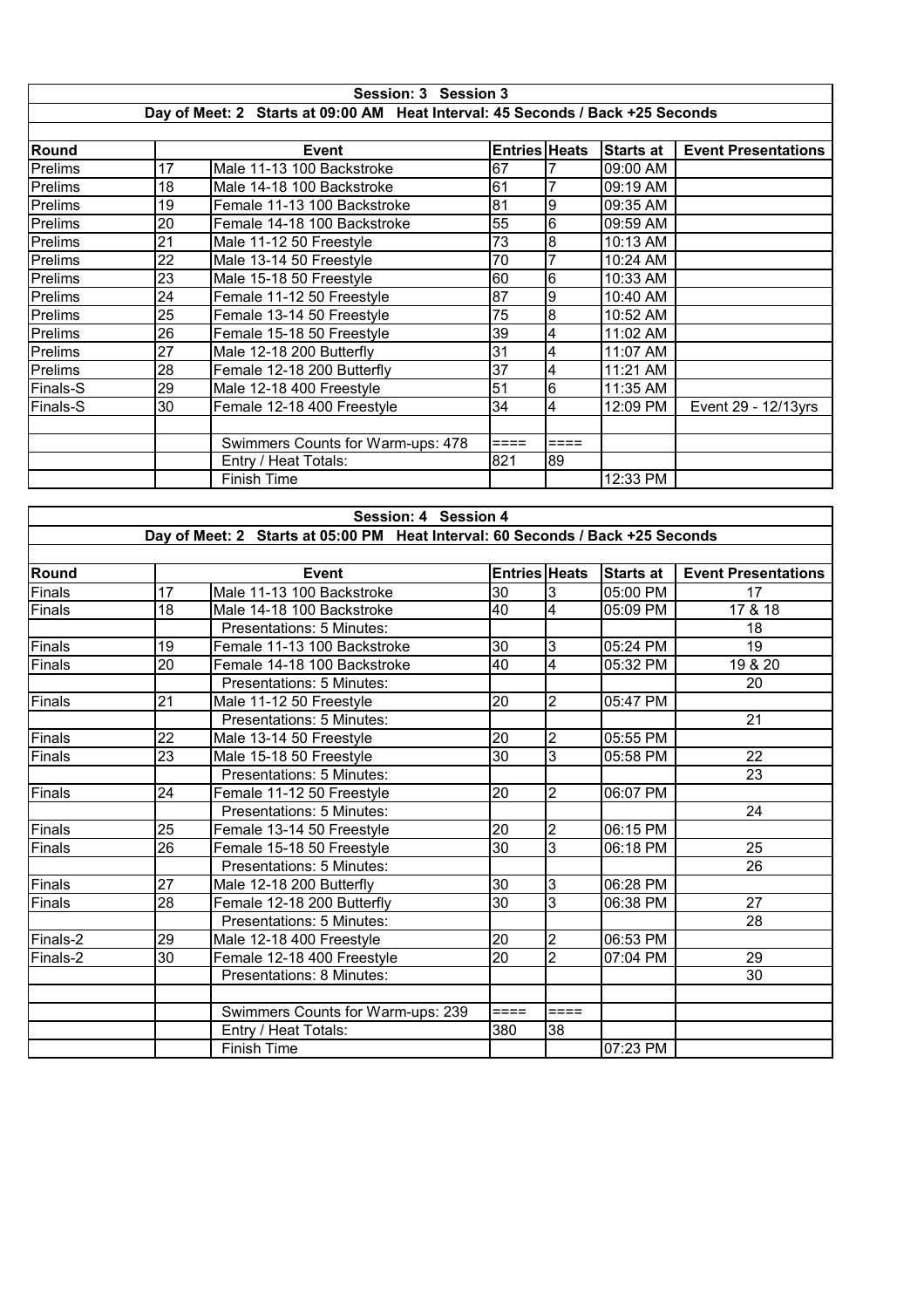|                                                                                | Session: 5 Session 5 |                                   |                      |        |                  |                            |  |  |
|--------------------------------------------------------------------------------|----------------------|-----------------------------------|----------------------|--------|------------------|----------------------------|--|--|
| Day of Meet: 3 Starts at 09:00 AM Heat Interval: 45 Seconds / Back +25 Seconds |                      |                                   |                      |        |                  |                            |  |  |
|                                                                                |                      |                                   |                      |        |                  |                            |  |  |
| Round                                                                          |                      | Event                             | <b>Entries Heats</b> |        | <b>Starts at</b> | <b>Event Presentations</b> |  |  |
| Prelims                                                                        | 31                   | Female 11-12 50 Backstroke        | 75                   | 8      | 09:00 AM         |                            |  |  |
| Prelims                                                                        | 32                   | Female 13-14 50 Backstroke        | 66                   | 7      | 09:15 AM         |                            |  |  |
| Prelims                                                                        | 33                   | Female 15-18 50 Backstroke        | 35                   | 4      | 09:28 AM         |                            |  |  |
| Prelims                                                                        | 34                   | Male 11-13 50 Backstroke          | 82                   | 9      | 09:35 AM         |                            |  |  |
| Prelims                                                                        | 35                   | Male 14-18 50 Backstroke          | 62                   | 7      | 09:52 AM         |                            |  |  |
| Prelims                                                                        | 36                   | Female 11-12 100 Freestyle        | 73                   | 8      | 10:04 AM         |                            |  |  |
| Prelims                                                                        | 37                   | Female 13-14 100 Freestyle        | 54                   | 6      | 10:20 AM         |                            |  |  |
| Prelims                                                                        | 38                   | Female 15-18 100 Freestyle        | 41                   | 5      | 10:31 AM         |                            |  |  |
| Prelims                                                                        | 39                   | Male 11-12 100 Freestyle          | 53                   | 6      | 10:40 AM         |                            |  |  |
| Prelims                                                                        | 40                   | Male 13-14 100 Freestyle          | 60                   | 6      | $10:52$ AM       |                            |  |  |
| Prelims                                                                        | 41                   | Male 15-18 100 Freestyle          | 60                   | 6      | 11:03 AM         |                            |  |  |
| Prelims                                                                        | 42                   | Female 12-18 200 Breaststroke     | $\overline{52}$      | 6      | 11:14 AM         |                            |  |  |
| Prelims                                                                        | 43                   | Male 12-18 200 Breaststroke       | 57                   | 6      | 11:37 AM         |                            |  |  |
| <b>Finals-S</b>                                                                | 44                   | Female 12-18 1500 Freestyle       | 4                    |        | 12:00 PM         |                            |  |  |
| <b>Finals-S</b>                                                                | 45                   | Male 12-18 800 Freestyle          | 35                   | 4      | 12:21 PM         | Event 45 - 12/13yrs        |  |  |
|                                                                                |                      |                                   |                      |        |                  |                            |  |  |
|                                                                                |                      | Swimmers Counts for Warm-ups: 476 | $====$               | $====$ |                  |                            |  |  |
|                                                                                |                      | Entry / Heat Totals:              | 809                  | 89     |                  |                            |  |  |
|                                                                                |                      | <b>Finish Time</b>                |                      |        | 01:06 PM         |                            |  |  |

|          | Session: 6 Session 6 |                                                                                |                 |                |                  |                            |  |  |
|----------|----------------------|--------------------------------------------------------------------------------|-----------------|----------------|------------------|----------------------------|--|--|
|          |                      | Day of Meet: 3 Starts at 05:00 PM Heat Interval: 60 Seconds / Back +25 Seconds |                 |                |                  |                            |  |  |
| Round    |                      | <b>Event</b>                                                                   | Entries Heats   |                | <b>Starts at</b> |                            |  |  |
| Finals   | 31                   | Female 11-12 50 Backstroke                                                     | 20              | 2              | 05:00 PM         | <b>Event Presentations</b> |  |  |
| Finals   | 32                   | Female 13-14 50 Backstroke                                                     | 20              | $\overline{2}$ | 05:05 PM         | 31                         |  |  |
| Finals   | 33                   |                                                                                | 30              | 3              | 05:08 PM         | 32                         |  |  |
|          |                      | Female 15-18 50 Backstroke<br>Presentations: 5 Minutes:                        |                 |                |                  | 33                         |  |  |
|          | 34                   |                                                                                |                 |                |                  |                            |  |  |
| Finals   |                      | Male 11-13 50 Backstroke<br>Presentations: 5 Minutes:                          | 30              | 3              | 05:19 PM         | 34                         |  |  |
|          |                      |                                                                                |                 |                |                  |                            |  |  |
| Finals   | 35                   | Male 14-18 50 Backstroke                                                       | 40              | 4              | 05:30 PM         |                            |  |  |
|          |                      | Presentations: 5 Minutes:                                                      |                 |                |                  | 35                         |  |  |
| Finals   | 36                   | Female 11-12 100 Freestyle                                                     | 20              | $\overline{2}$ | 05:43 PM         |                            |  |  |
| Finals   | 37                   | Female 13-14 100 Freestyle                                                     | $\overline{20}$ | $\overline{2}$ | 05:47 PM         | 36                         |  |  |
| Finals   | 38                   | Female 15-18 100 Freestyle                                                     | 30              | 3              | 05:51 PM         | 37                         |  |  |
|          |                      | Presentations: 5 Minutes:                                                      |                 |                |                  | 38                         |  |  |
| Finals   | 39                   | Male 11-12 100 Freestyle                                                       | 20              | $\overline{c}$ | 06:02 PM         |                            |  |  |
| Finals   | 40                   | Male 13-14 100 Freestyle                                                       | $\overline{20}$ | $\overline{2}$ | 06:07 PM         | 39                         |  |  |
| Finals   | 41                   | Male 15-18 100 Freestyle                                                       | 30              | 3              | 06:11 PM         | 40                         |  |  |
|          |                      | Presentations: 5 Minutes:                                                      |                 |                |                  | 41                         |  |  |
| Finals   | 42                   | Female 12-18 200 Breaststroke                                                  | 30              | 3              | 06:21 PM         |                            |  |  |
| Finals   | 43                   | Male 12-18 200 Breaststroke                                                    | 30              | 3              | 06:33 PM         | 42                         |  |  |
|          |                      | Presentations: 5 Minutes:                                                      |                 |                |                  | 43                         |  |  |
| Finals-1 | 44                   | Female 12-18 1500 Freestyle                                                    | $\overline{7}$  |                | 06:49 PM         | 43                         |  |  |
| Finals-1 | 45                   | Male 12-18 800 Freestyle                                                       | 10              |                | 07:10 PM         | 44                         |  |  |
|          |                      | Presentations: 8 Minutes:                                                      |                 |                |                  | 45                         |  |  |
|          |                      |                                                                                |                 |                |                  |                            |  |  |
|          |                      | Swimmers Counts for Warm-ups: 247                                              | $====$          | ====           |                  |                            |  |  |
|          |                      | Entry / Heat Totals:                                                           | 357             | 36             |                  |                            |  |  |
|          |                      | <b>Finish Time</b>                                                             |                 |                | 07:28 PM         |                            |  |  |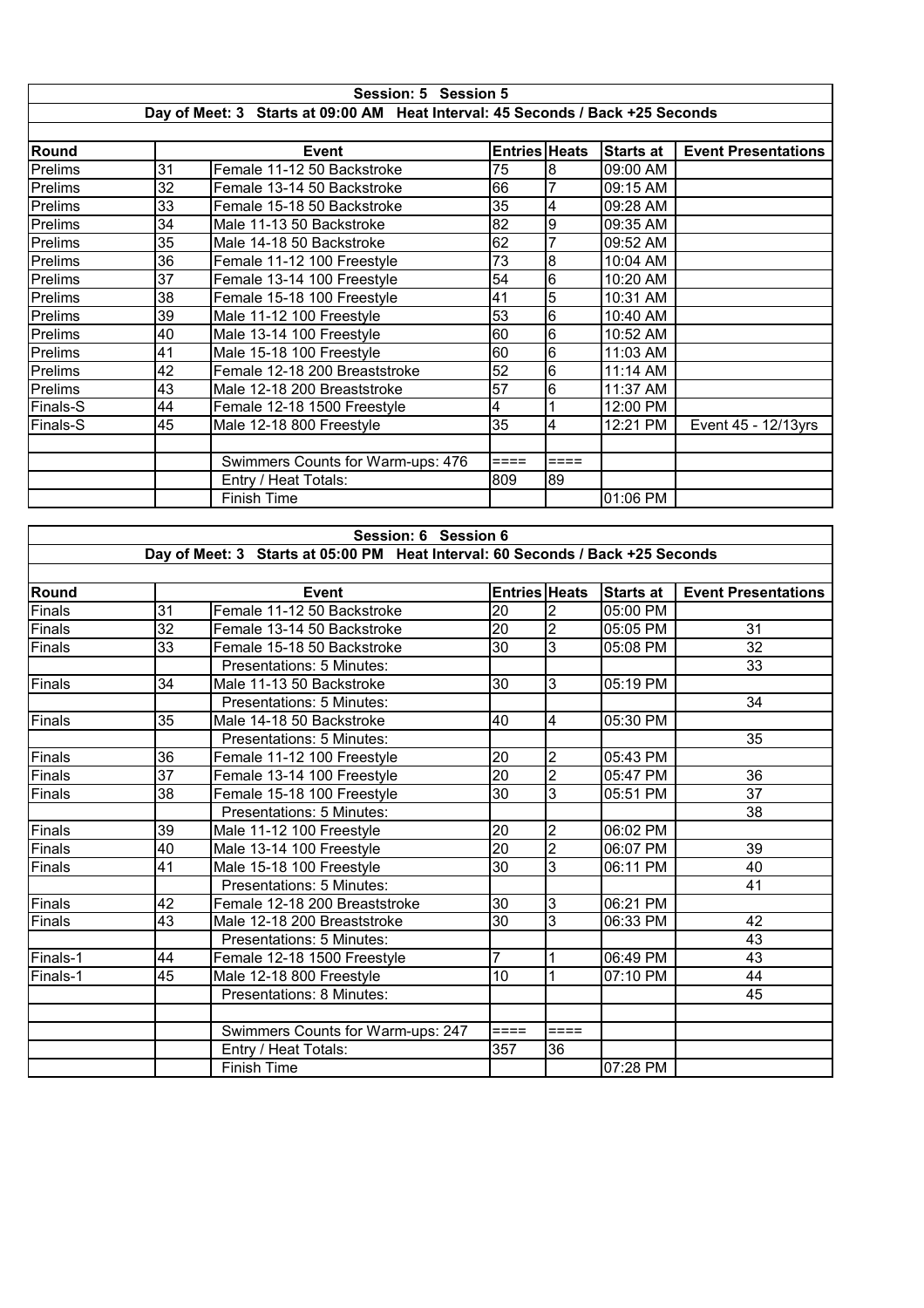| Session: 7 Session 7 |    |                                                             |                      |                 |                  |                            |  |
|----------------------|----|-------------------------------------------------------------|----------------------|-----------------|------------------|----------------------------|--|
|                      |    | Day of Meet: 4 Starts at 09:00 AM Heat Interval: 45 Seconds |                      |                 |                  |                            |  |
|                      |    |                                                             |                      |                 |                  |                            |  |
| Round                |    | <b>Event</b>                                                | <b>Entries Heats</b> |                 | <b>Starts at</b> | <b>Event Presentations</b> |  |
| Prelims              | 46 | Male 11-13 200 Freestyle                                    | 57                   | $6\phantom{.}6$ | 09:00 AM         |                            |  |
| Prelims              | 47 | Male 14-18 200 Freestyle                                    | 75                   | 8               | 09:21 AM         |                            |  |
| Prelims              | 48 | Female 11-13 200 Freestyle                                  | 58                   | 6               | 09:45 AM         |                            |  |
| Prelims              | 49 | Female 14-18 200 Freestyle                                  | 50                   | $\overline{5}$  | 10:05 AM         |                            |  |
| Finals-S             | 50 | Male 12-18 400 IM                                           | 14                   | $\overline{2}$  | 10:20 AM         |                            |  |
| Finals-S             | 51 | Female 12-18 400 IM                                         |                      |                 | 10:34 AM         |                            |  |
| Prelims              | 52 | Male 11-13 100 Breaststroke                                 | 55                   | l6              | 10:41 AM         |                            |  |
| Prelims              | 53 | Male 14-18 100 Breaststroke                                 | 54                   | l6              | 10:55 AM         |                            |  |
| Prelims              | 54 | Female 11-13 100 Breaststroke                               | 87                   | 9               | 11:08 AM         |                            |  |
| Prelims              | 55 | Female 14-18 100 Breaststroke                               | 44                   | 5               | 11:29 AM         |                            |  |
| Prelims              | 56 | Male 11-13 50 Butterfly                                     | 63                   | $\overline{7}$  | 11:40 AM         |                            |  |
| Prelims              | 57 | Male 14-18 50 Butterfly                                     | 77                   | l8              | 11:50 AM         |                            |  |
| Prelims              | 58 | Female 11-13 50 Butterfly                                   | 87                   | 9               | 12:00 PM         |                            |  |
| Prelims              | 59 | Female 14-18 50 Butterfly                                   | $\overline{57}$      | l6              | 12:12 PM         |                            |  |
| Finals               | 60 | Female 11-13 100 IM                                         | $\overline{78}$      | 8               | 12:20 PM         |                            |  |
| Finals               | 61 | Male 11-13 100 IM                                           | 58                   | $6\phantom{.}6$ | 12:37 PM         | 60                         |  |
| Finals-S             | 62 | Male 12-18 1500 Freestyle                                   | 16                   | $\overline{2}$  | 12:50 PM         | 61                         |  |
|                      |    |                                                             |                      |                 |                  |                            |  |
|                      |    | Swimmers Counts for Warm-ups: 466                           | $====$               | ====            |                  |                            |  |
|                      |    | Entry / Heat Totals:                                        | 937                  | 100             |                  |                            |  |
|                      |    | <b>Finish Time</b>                                          |                      |                 | 01:34 PM         |                            |  |

|                               | Session: 8 Session 8 |                                                             |                 |                          |                  |                            |  |
|-------------------------------|----------------------|-------------------------------------------------------------|-----------------|--------------------------|------------------|----------------------------|--|
|                               |                      | Day of Meet: 4 Starts at 05:00 PM Heat Interval: 60 Seconds |                 |                          |                  |                            |  |
|                               |                      |                                                             |                 |                          |                  |                            |  |
| Round                         |                      | <b>Event</b>                                                |                 | <b>Entries Heats</b>     | <b>Starts at</b> | <b>Event Presentations</b> |  |
| Finals                        | 46                   | Male 11-13 200 Freestyle                                    | 30              | $\overline{3}$           | 05:00 PM         |                            |  |
| Finals                        | $\overline{47}$      | Male 14-18 200 Freestyle                                    | 40              | $\overline{4}$           | 05:11 PM         | 46                         |  |
|                               |                      | Presentations: 2 Minutes:                                   |                 |                          |                  | 47                         |  |
| $\overline{\mathsf{F}}$ inals | 48                   | Female 11-13 200 Freestyle                                  | 30              | $\mathbf{3}$             | 05:25 PM         | 47                         |  |
| Finals                        | 49                   | Female 14-18 200 Freestyle                                  | 40              | $\overline{\mathbf{4}}$  | 05:35 PM         | 48                         |  |
|                               |                      | Presentations: 2 Minutes:                                   |                 |                          |                  | 49                         |  |
| Finals-2                      | 50                   | Male 12-18 400 IM                                           | 20              | $\overline{2}$           | 05:50 PM         |                            |  |
| Finals-2                      | $\overline{51}$      | Female 12-18 400 IM                                         | $\overline{20}$ | $\overline{2}$           | 06:02 PM         | 50                         |  |
| Finals                        | 52                   | Male 11-13 100 Breaststroke                                 | $\overline{30}$ | 3                        | 06:15 PM         | 51                         |  |
| Finals                        | 53                   | Male 14-18 100 Breaststroke                                 | 40              | $\overline{\mathcal{A}}$ | 06:22 PM         | 52                         |  |
| Finals                        | $\overline{54}$      | Female 11-13 100 Breaststroke                               | 30              | 3                        | 06:31 PM         | 53                         |  |
| Finals                        | $\overline{55}$      | Female 14-18 100 Breaststroke                               | 40              | $\overline{4}$           | 06:39 PM         | 54                         |  |
|                               |                      | Presentations: 5 Minutes:                                   |                 |                          |                  | 55                         |  |
| Finals                        | 56                   | Male 11-13 50 Butterfly                                     | 30              | $\overline{3}$           | 06:53 PM         |                            |  |
| Finals                        | $\overline{57}$      | Male 14-18 50 Butterfly                                     | 40              | $\overline{4}$           | 06:58 PM         | 56                         |  |
|                               |                      | Presentations: 5 Minutes:                                   |                 |                          |                  | 57                         |  |
| Finals                        | 58                   | Female 11-13 50 Butterfly                                   | 30              | 3                        | 07:09 PM         |                            |  |
| Finals                        | 59                   | Female 14-18 50 Butterfly                                   | 40              | $\overline{4}$           | 07:13 PM         |                            |  |
| Finals-1                      | 62                   | Male 12-18 1500 Freestyle                                   | 10              |                          | 07:19 PM         | 58 & 59                    |  |
| Finals                        | 63                   | Male 14-18 100 IM                                           | 79              | $\overline{8}$           | 07:39 PM         |                            |  |
|                               |                      | Presentations: 5 Minutes:                                   |                 |                          |                  | 62                         |  |
| Finals                        | 64                   | Female 14-18 100 IM                                         | 73              | l8                       | 08:02 PM         | 63 & 64                    |  |
|                               |                      |                                                             |                 |                          |                  |                            |  |
|                               |                      | Swimmers Counts for Warm-ups: 336                           | $====$          | $====$                   |                  |                            |  |
|                               |                      | Entry / Heat Totals:                                        | 622             | 63                       |                  |                            |  |
|                               |                      | Finish Time                                                 |                 |                          | 08:20 PM         |                            |  |